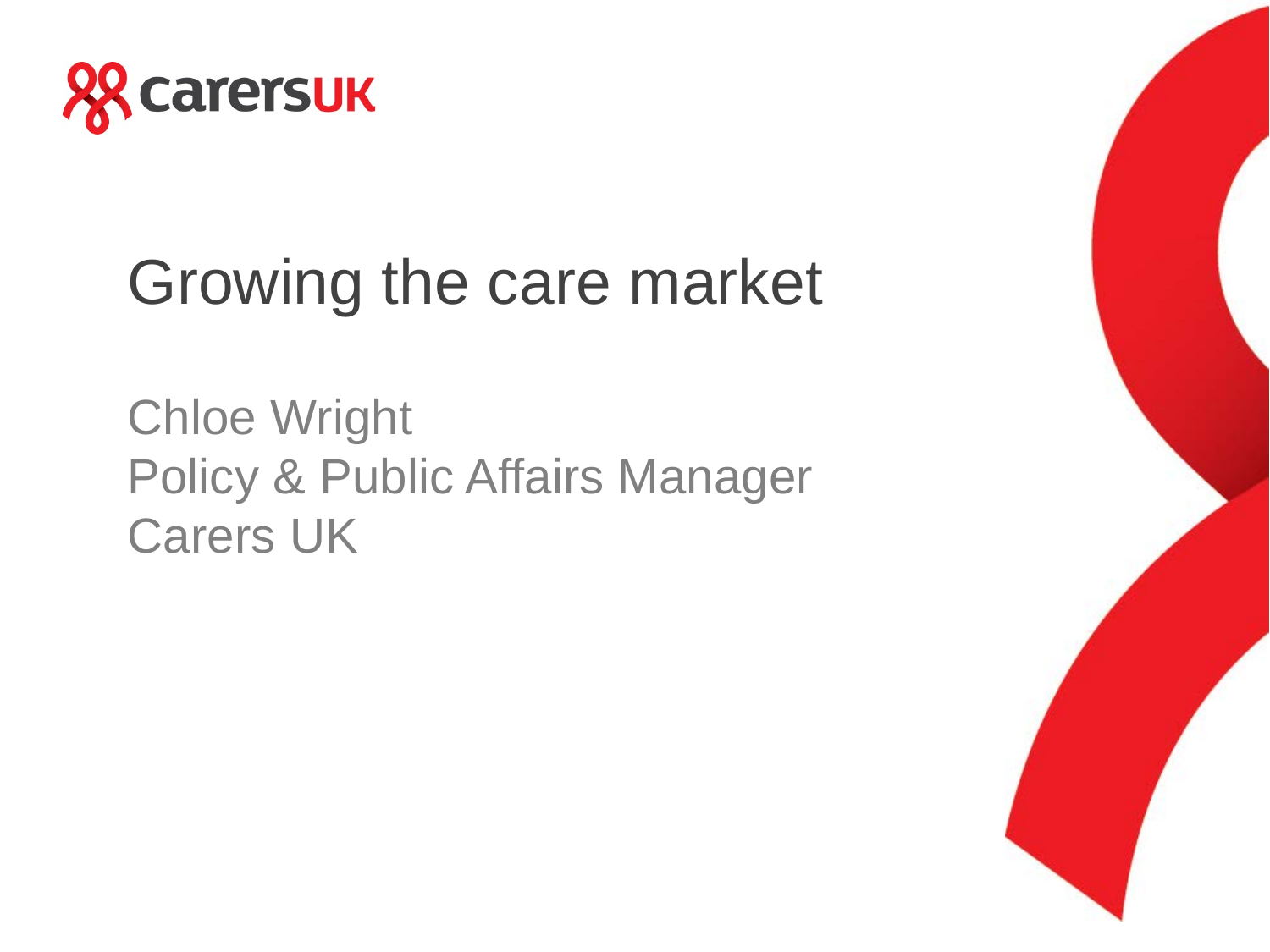

There are 6.5 million carers

in the UK today. That's 1 in 8 adults.



3 million carers combine paid work with care.

That's 1 in 9 people in any workplace.

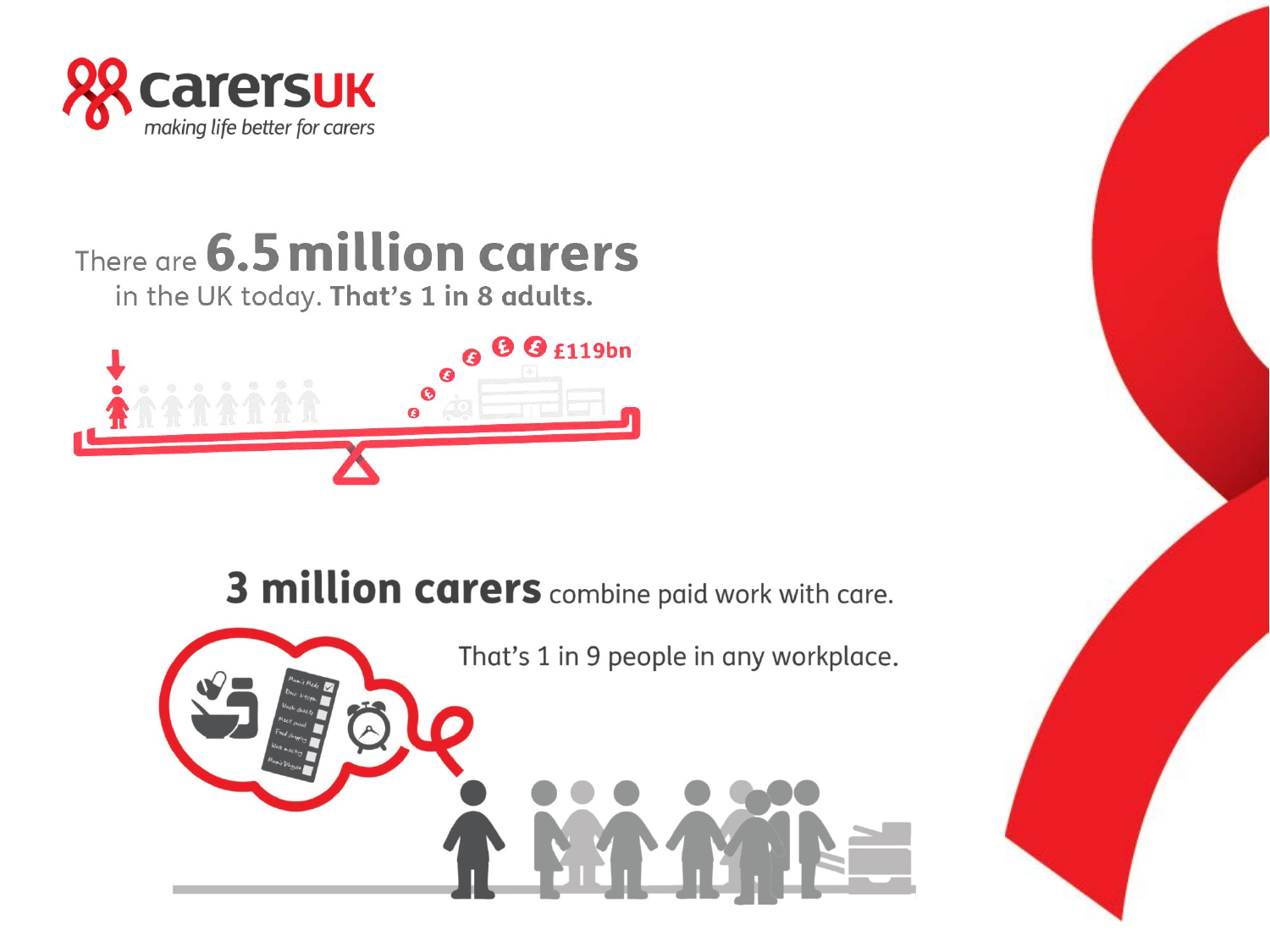# The case for change

- People living longer with illness and disability
- Pressures on families 6.5 million people currently caring, nearly 3.5 million additional carers needed in the next 20 years
- By 2017 the tipping point for care will be reached when the numbers of older people needing care will outstrip the numbers of working age family members available to meet demand
- Pressures on health and social care services rising demand, less funding and tighter eligibility criteria

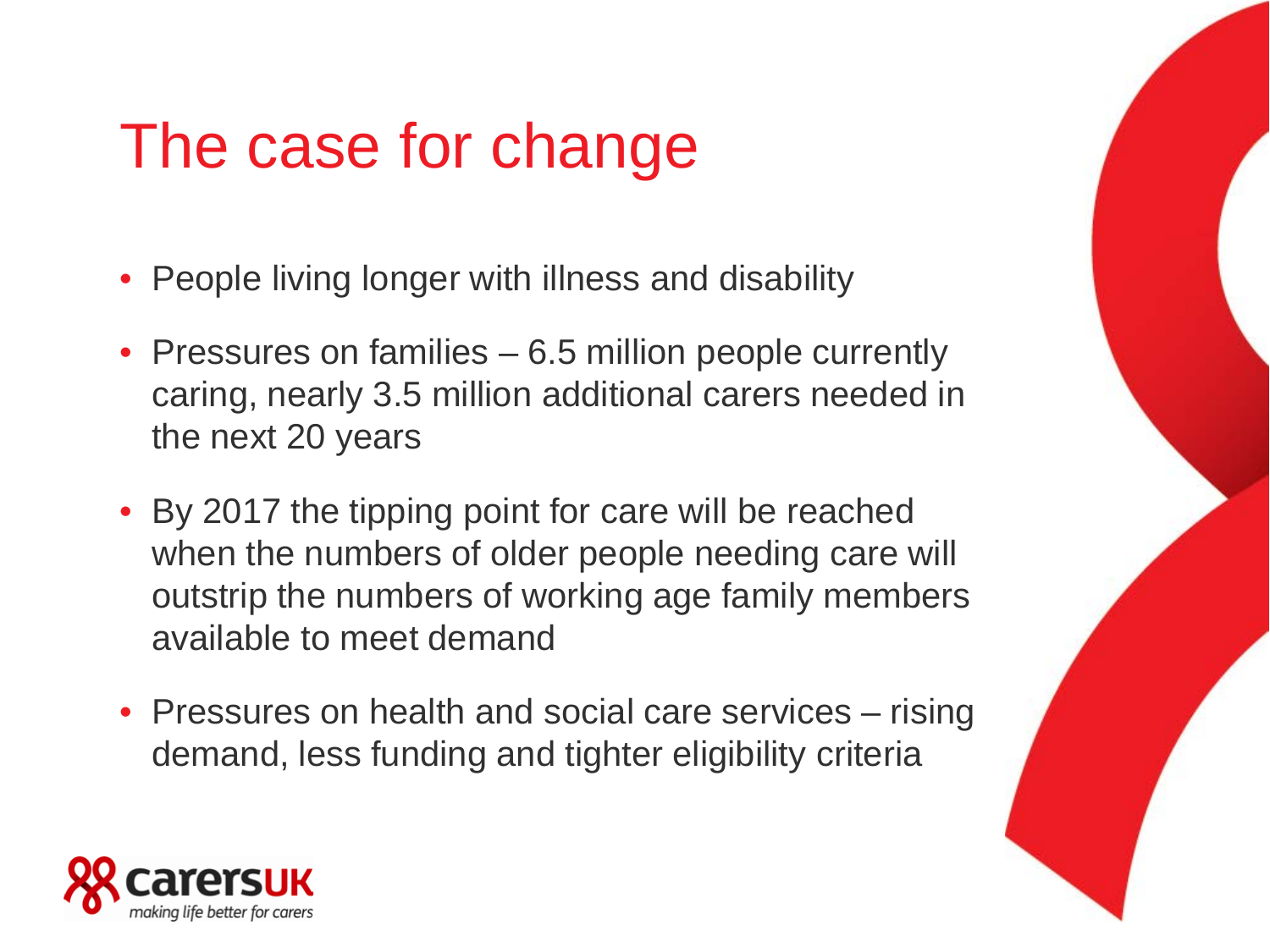

.

Carers contribute £119 billion to the UK economy – the equivalent of a second **NHS** 

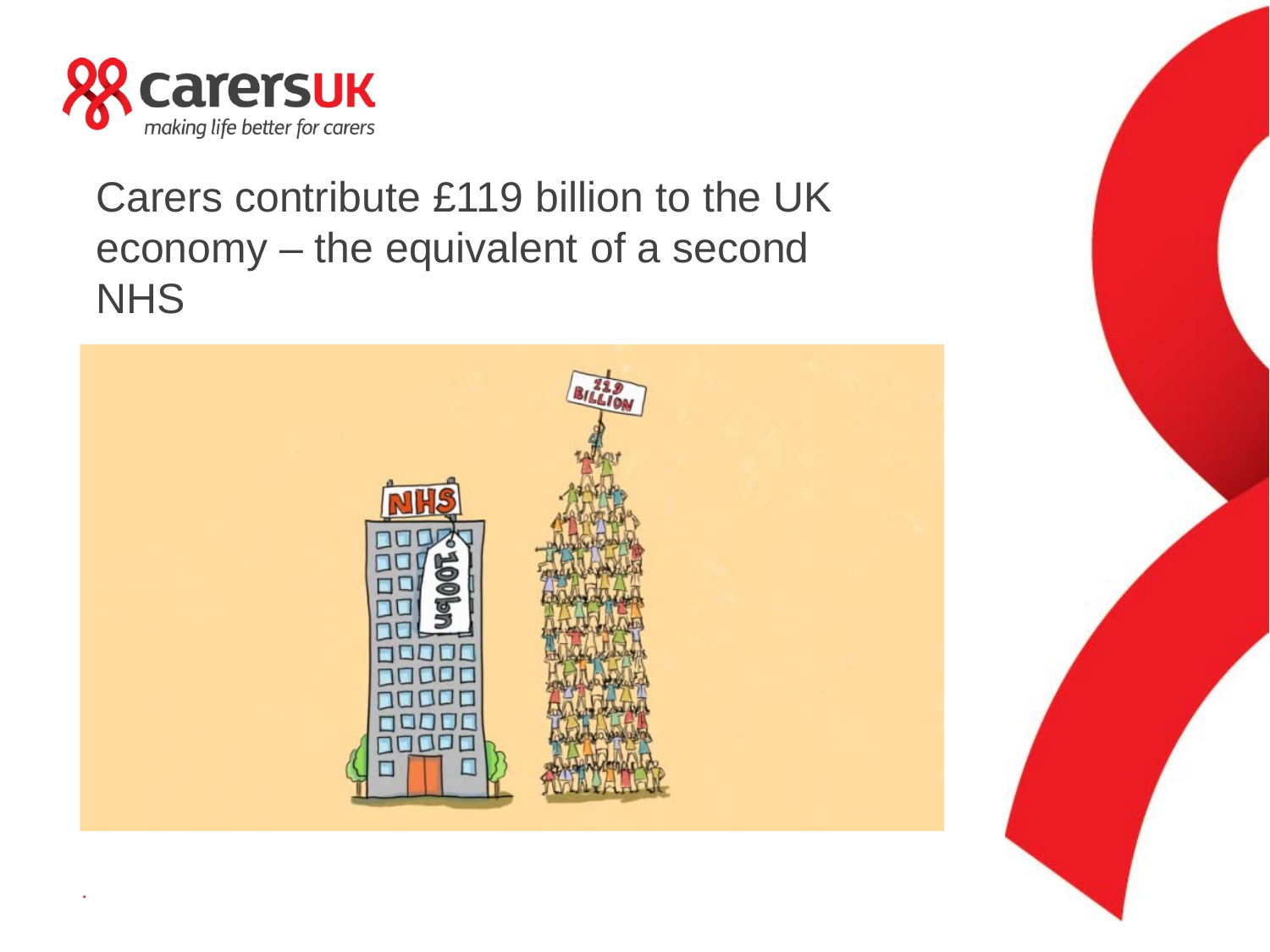#### Impact of caring

#### • **Work**

o 2.3 million have given up work to care. 60% of those in work worry about ability to stay in work over the next year.

#### • **Finances**

o 48% of carers are struggling to make ends meet

#### • **Health and wellbeing**

- o Those caring over 50hrs a week are twice as likely to be in bad health as non-carers
- **Relationships**





carers have felt lonely or socially isolated as a result of their caring responsibilities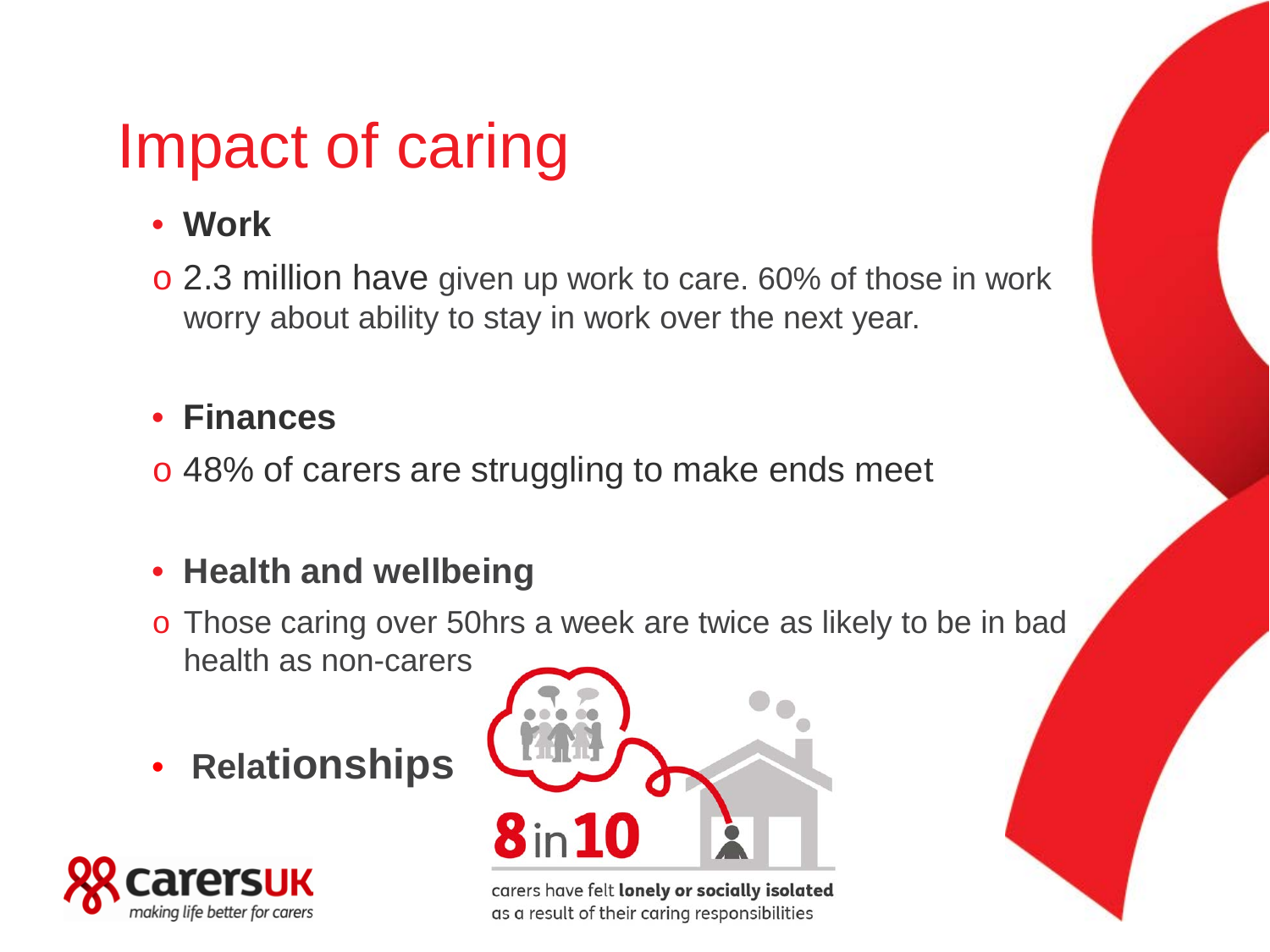## The Goal

Can we deliver an adequate supply of care and support services that meets the needs of modern families, modern economies and modern societies?

 $\checkmark$  Enabling families to care for children and adults

- $\checkmark$  Enabling families to work
- $\checkmark$  Enabling families to participate in social and community lives

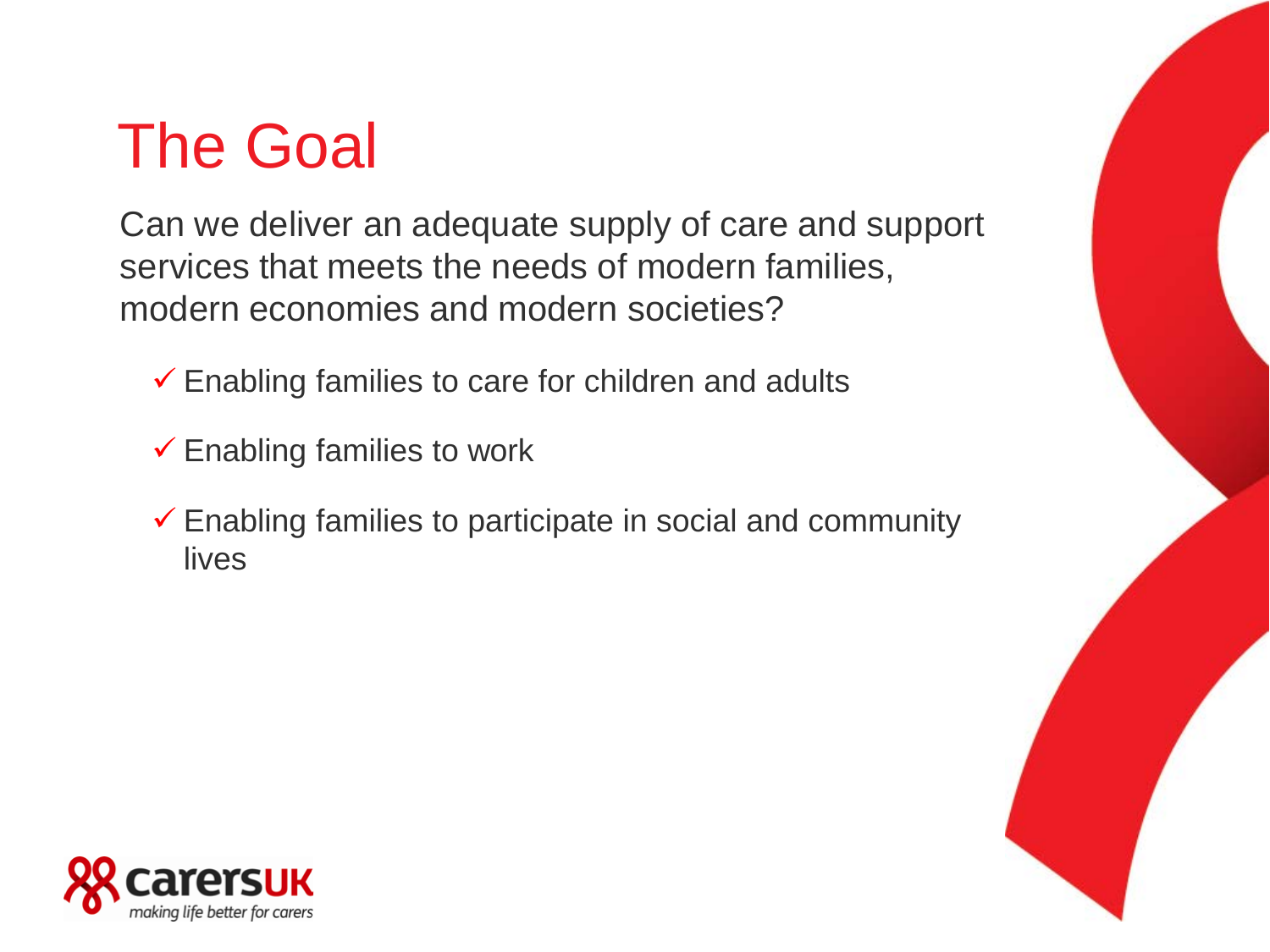### Structural obstacles 1

- Locally delivered public funded care system rationed by means test and level of need
- Chronic underfunding. Central spending cuts.
	- o Higher numbers excluded from public system
	- o Increasing charges for those within it
- Poor signposting from universal services
- Complex system

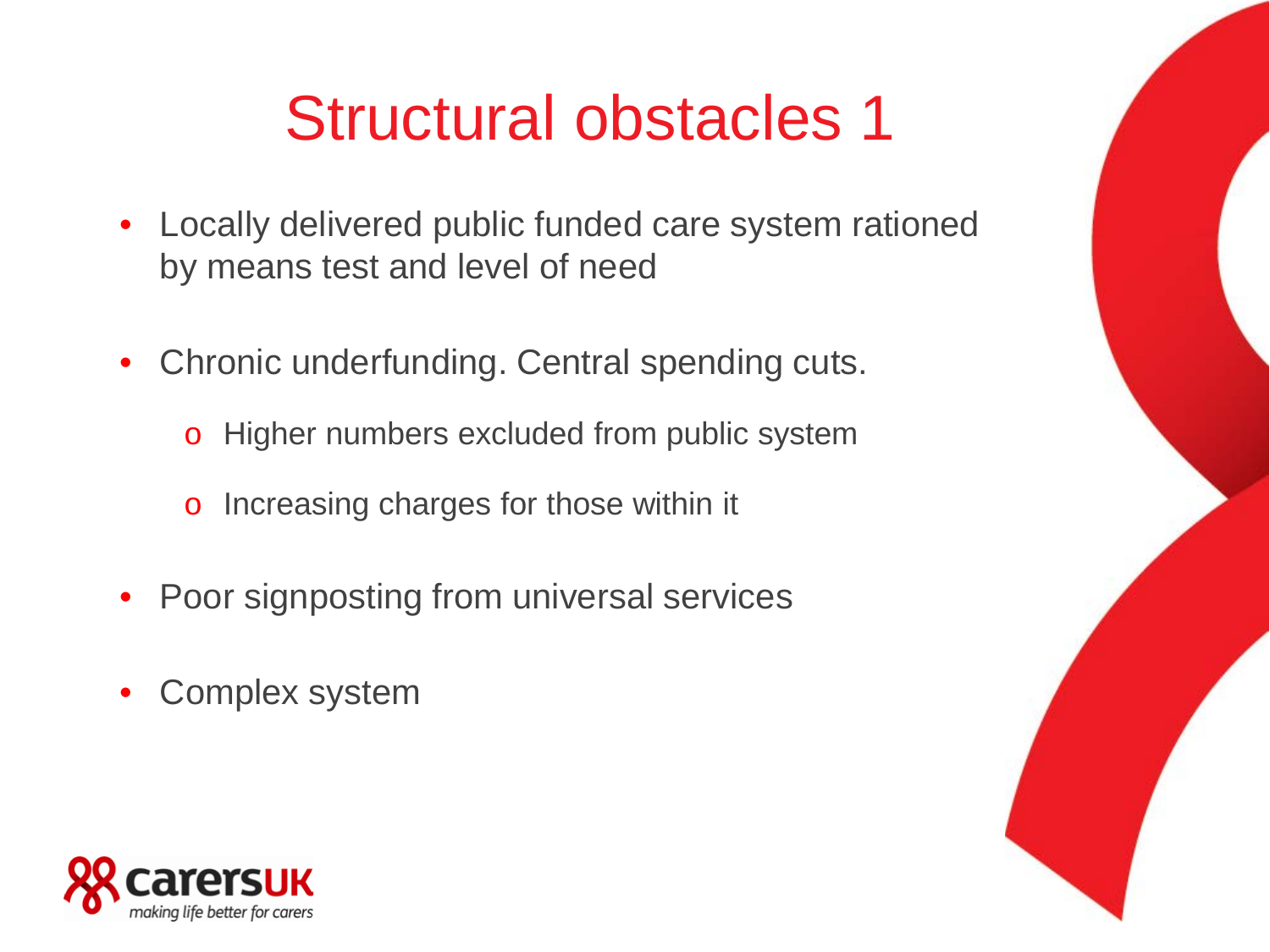#### Structural obstacles 2

- Difficult operating conditions for providers
- Poor quality care delivered by a low skilled workforce
- Lack of diversity. Anaemic care market dominated by large providers
- Short termism: failure to act on demographics

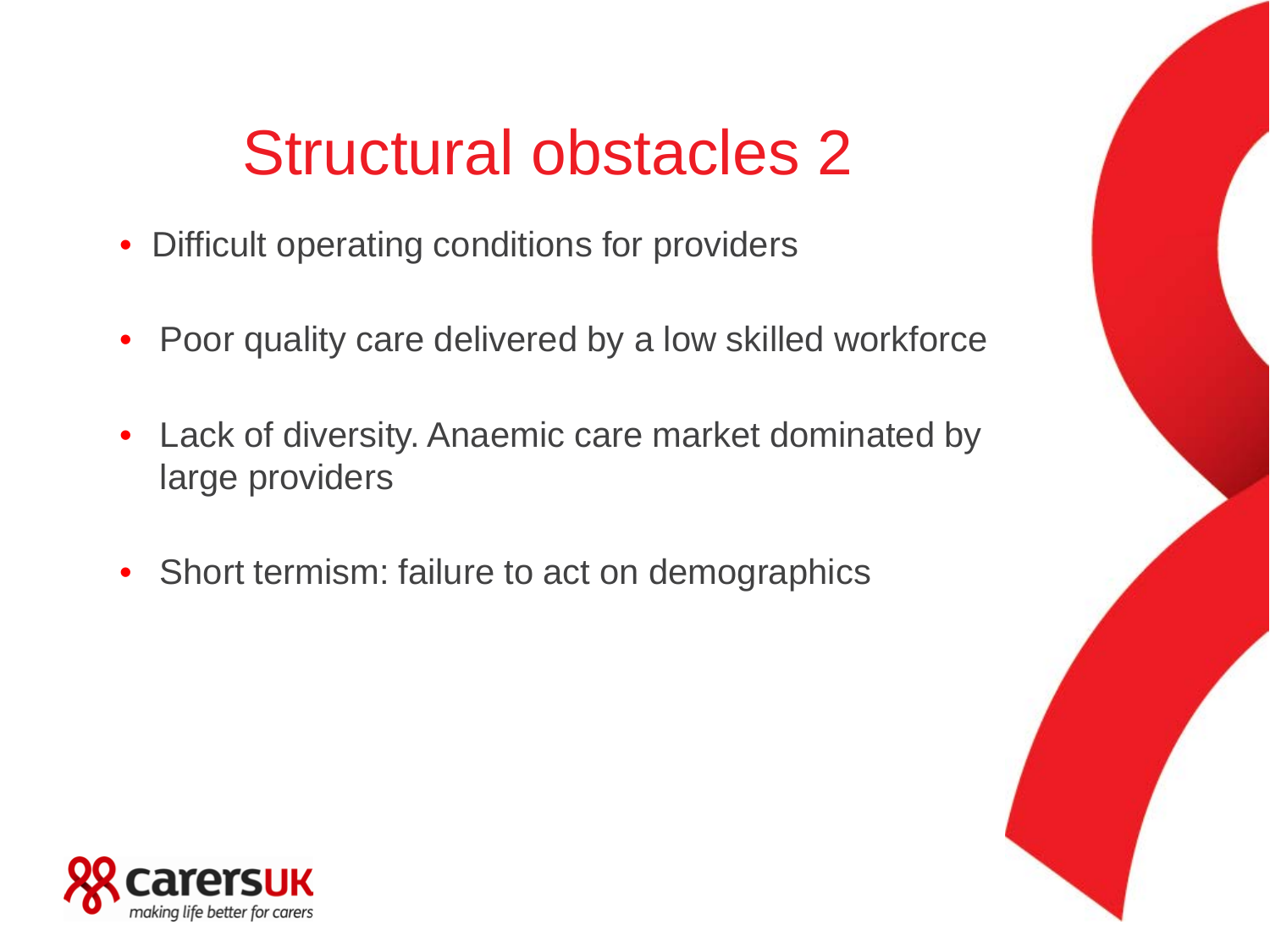#### Societal obstacles

- Ignorance of social care provision and delivery
- Unwillingness to plan for an undesirable future and tendency to hope for the best.

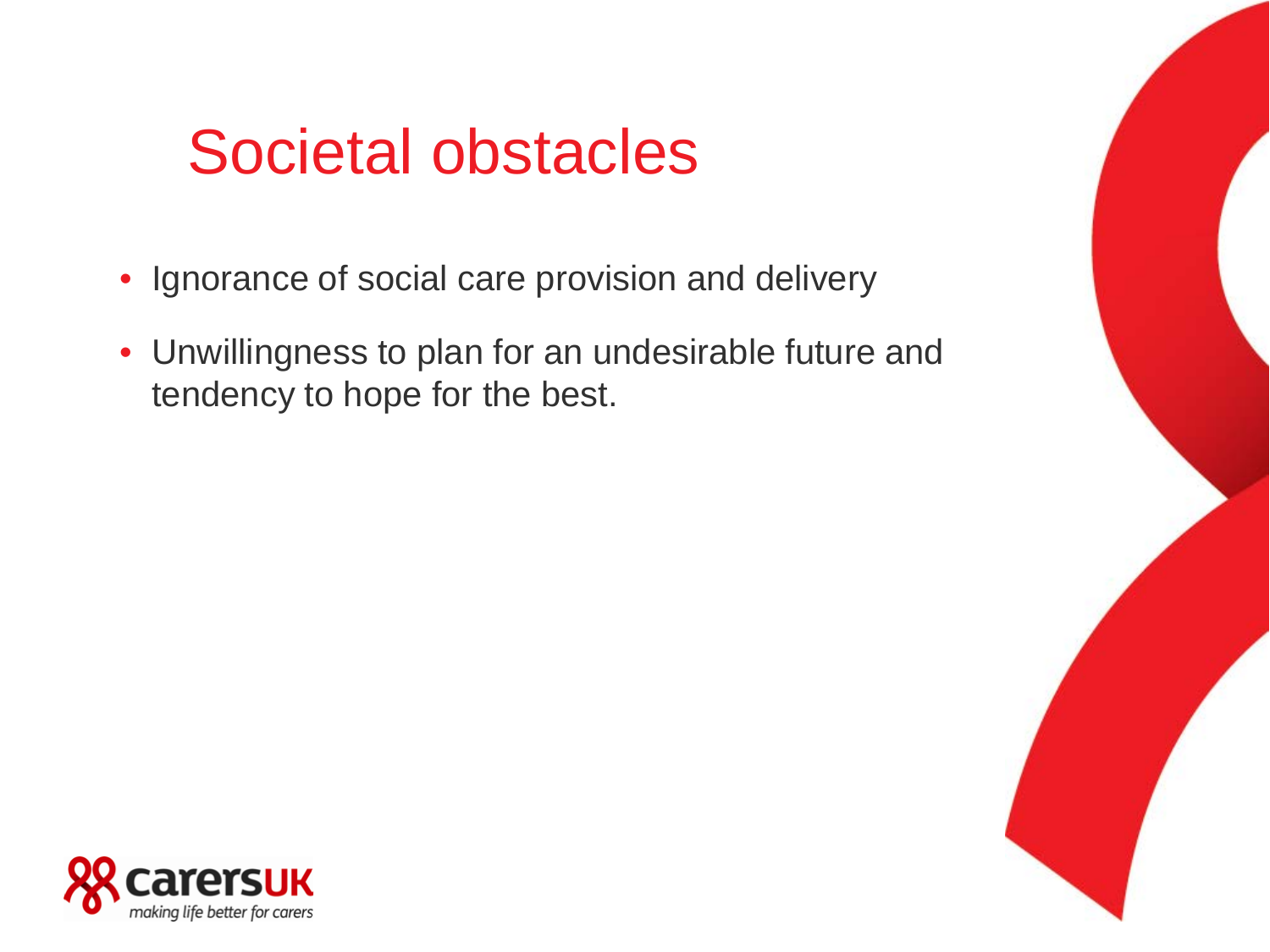## Threat or opportunity?

Can we turn the care challenge on its head? Can we see the growth in demand as an opportunity to transform supply?

- $\checkmark$  An opportunity to reshape services that fit the changing shape of families and longer working lives
- $\checkmark$  An opportunity for economic growth in a selffunding market

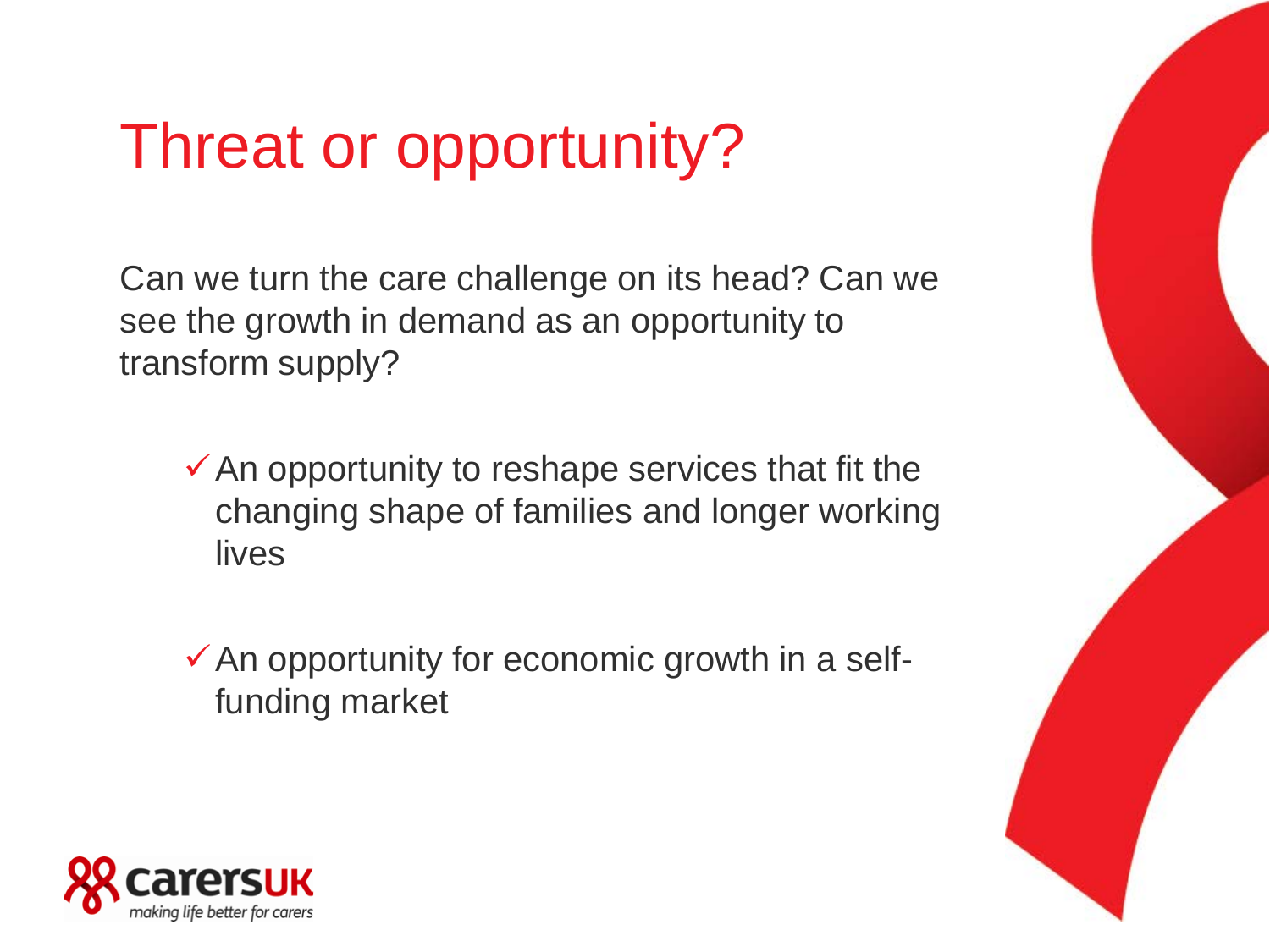# The Policy Levers to achieve it

- Care Act 201*4 duties on local authorities*
	- o *a* new market **shaping duty to ensure a sufficiency of supply of services**
	- o a universal **information** service for the whole local population, including self-funders
	- o **Personalisation** agenda
	- o Care costs **cap**
- Technology
- Employers care and support services as a condition for employment

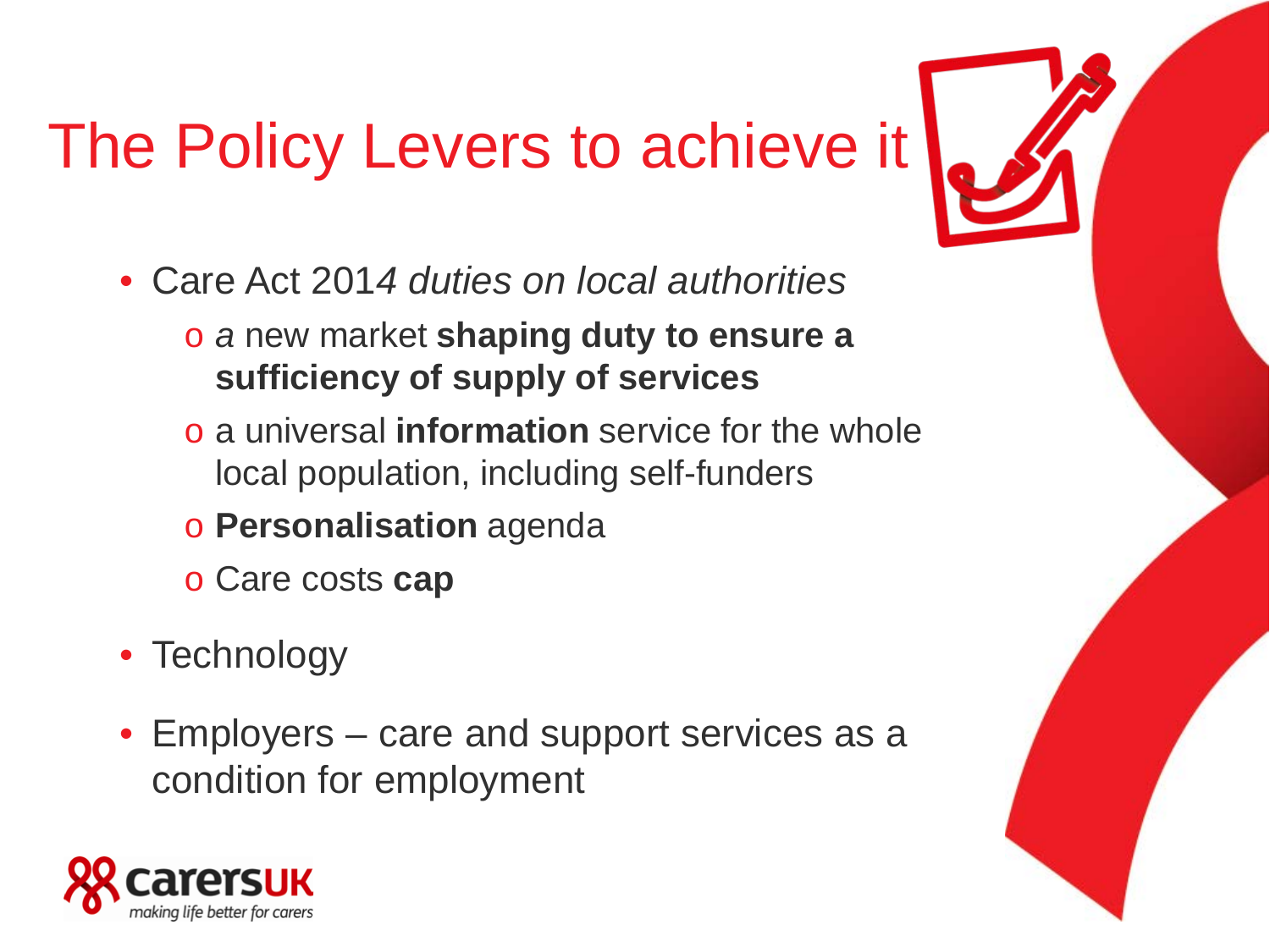# Market shaping – what does it mean?

- **Section 5** of the Care Act places a duty on local authorities to promote a diverse and high quality market of care and support services (including prevention services) for people in their local area.
- This should ensure that there is a range of different services and providers to choose from
- When considering current and future local demand and how this might be met by providers, local authorities must consider the need for there to be sufficient services to meet the needs of people in their local population – a 'sufficiency of supply'

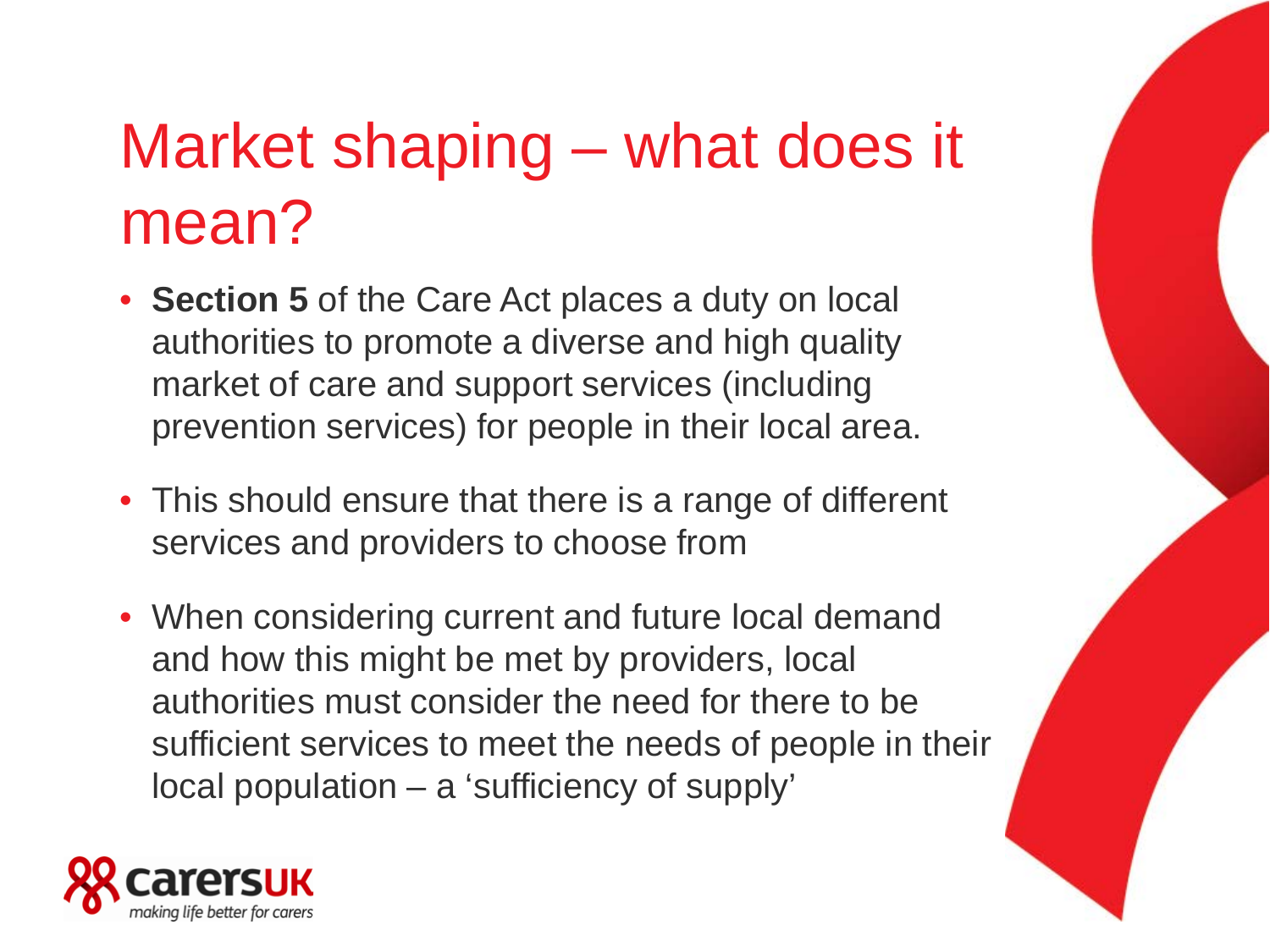# Delivery Plan

- *Developing Care Markets for Quality and Choice –* programme to support local authorities to build their capacity to shape a diverse, vibrant and high quality market for social care services
- Market Position Statements designed to:
	- Understand the needs of a local authority population
	- Map existing services
	- Identify gaps
	- Build delivery partnerships

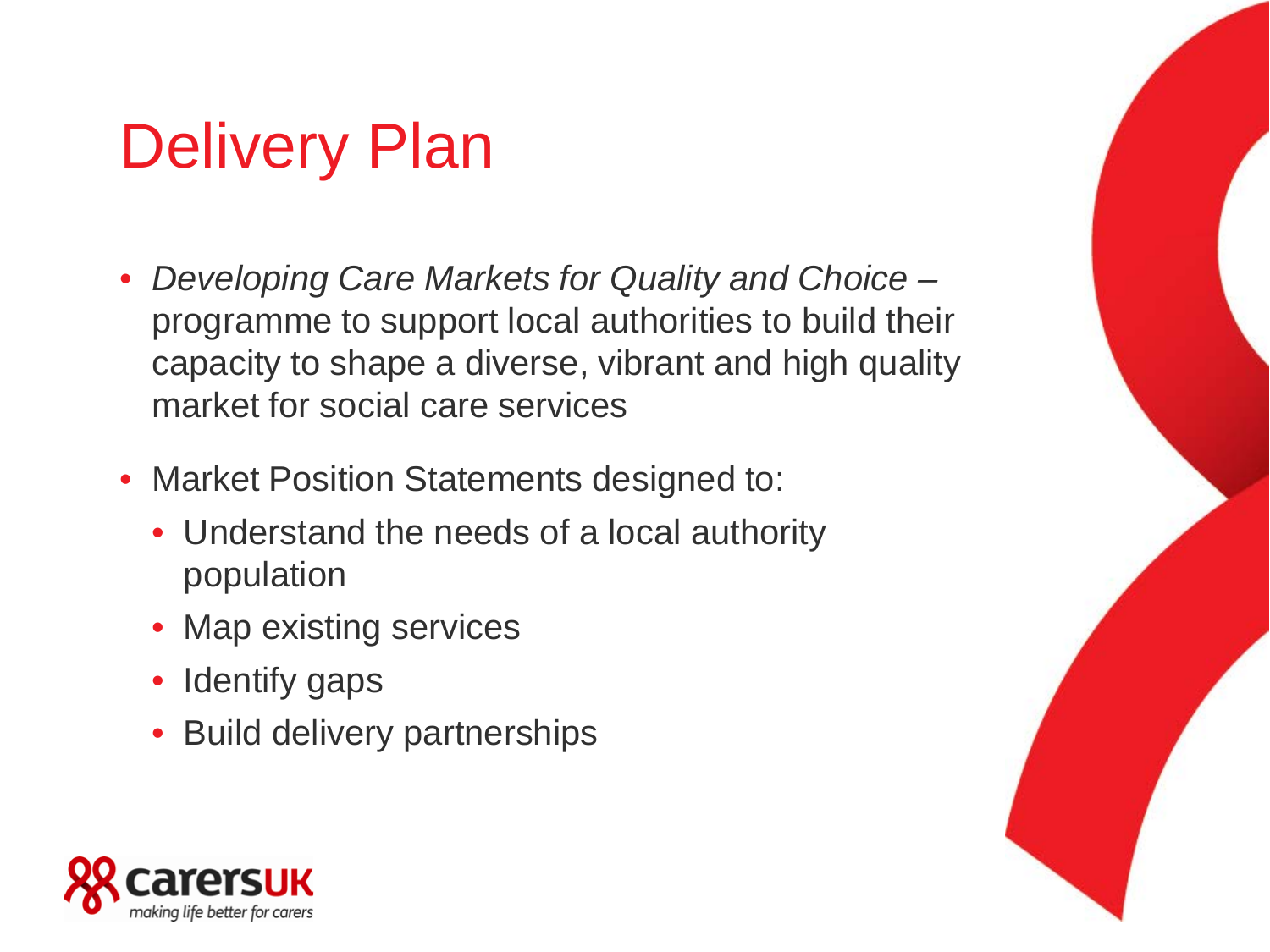# Market Shaping – story so far

- Mapping
	- Variable, but with some good examples of mapping and understanding of the local population
	- However there is little or no evidence of mapping the needs of the 'self-funder' population
- Services to support employment
	- A mixed picture, with many not mentioning services that support carers to stay in work
	- The majority of Market Position Statements do not cover engaging with Local Enterprise Partnerships (LEPs)

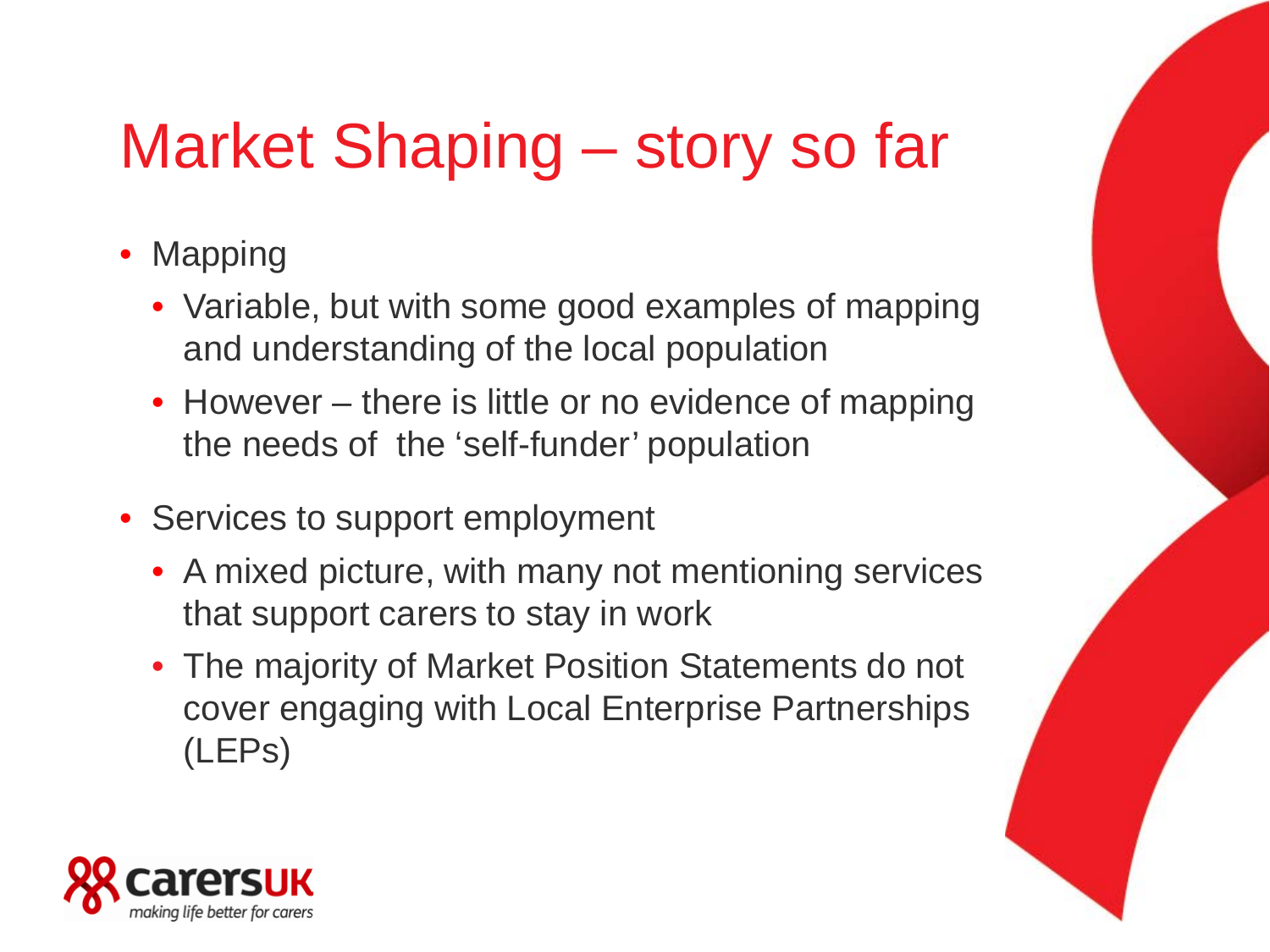# Information, personalistion & the cap

- Too early to fully understand progress
- Hampered by funding pressures
- Need to take diverse approaches in providing information and advice
- Fulfilling duties towards self-funders
- Cultural change to consider carers' needs
- Delays to cap on care cost now to be implemented in 2020

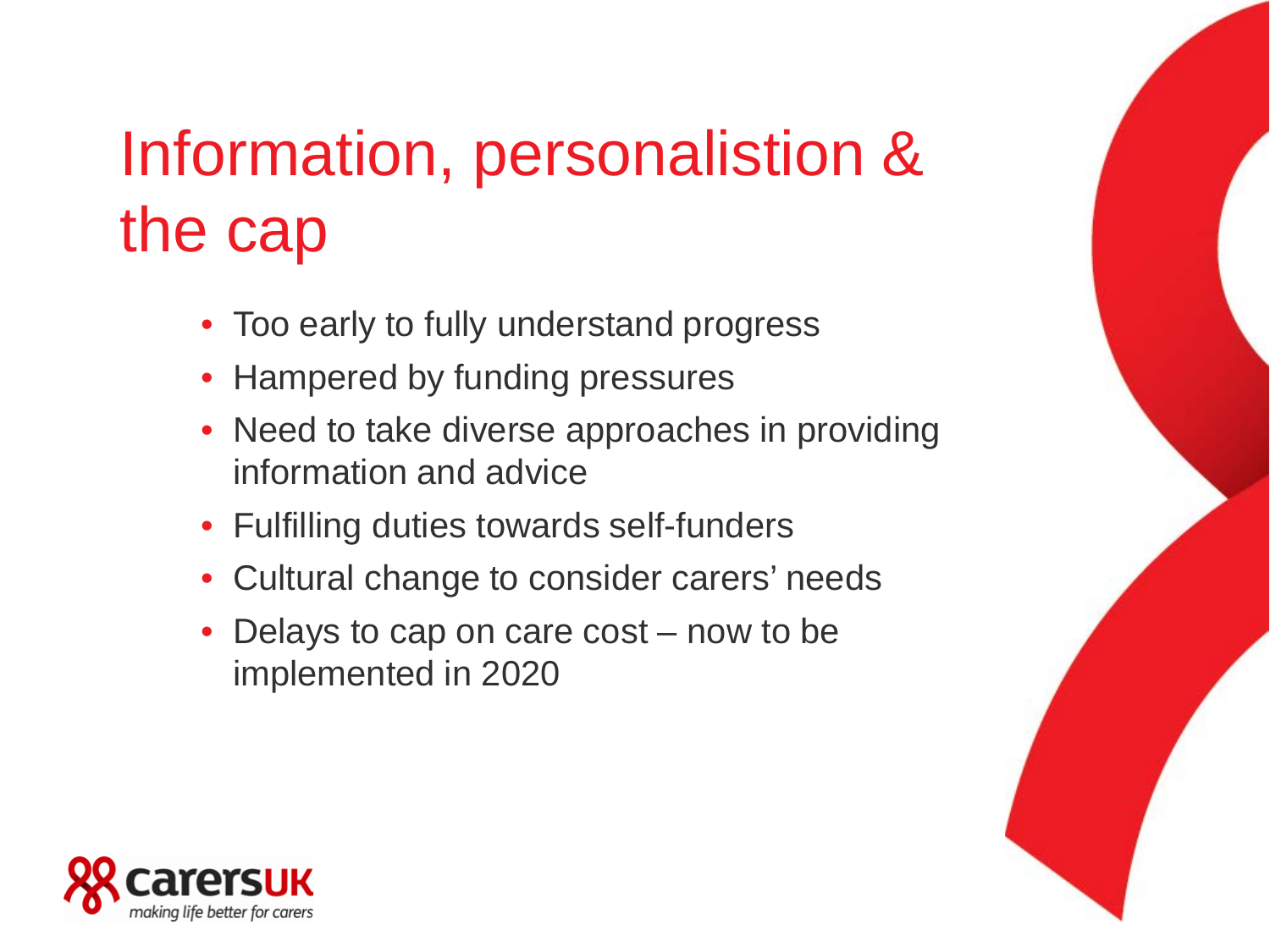## **Technology**

New innovation is needed to deliver on market growth

- *While 7 out of 10 people use technology in their* everyday lives, only 3 in 10 use it to support health and care
- Technology enabled care services (TECS) are a critical element in delivering a diverse market in health and care
- TECS need to be embedded as mainstream solutions, for systems and for individuals, families and carers

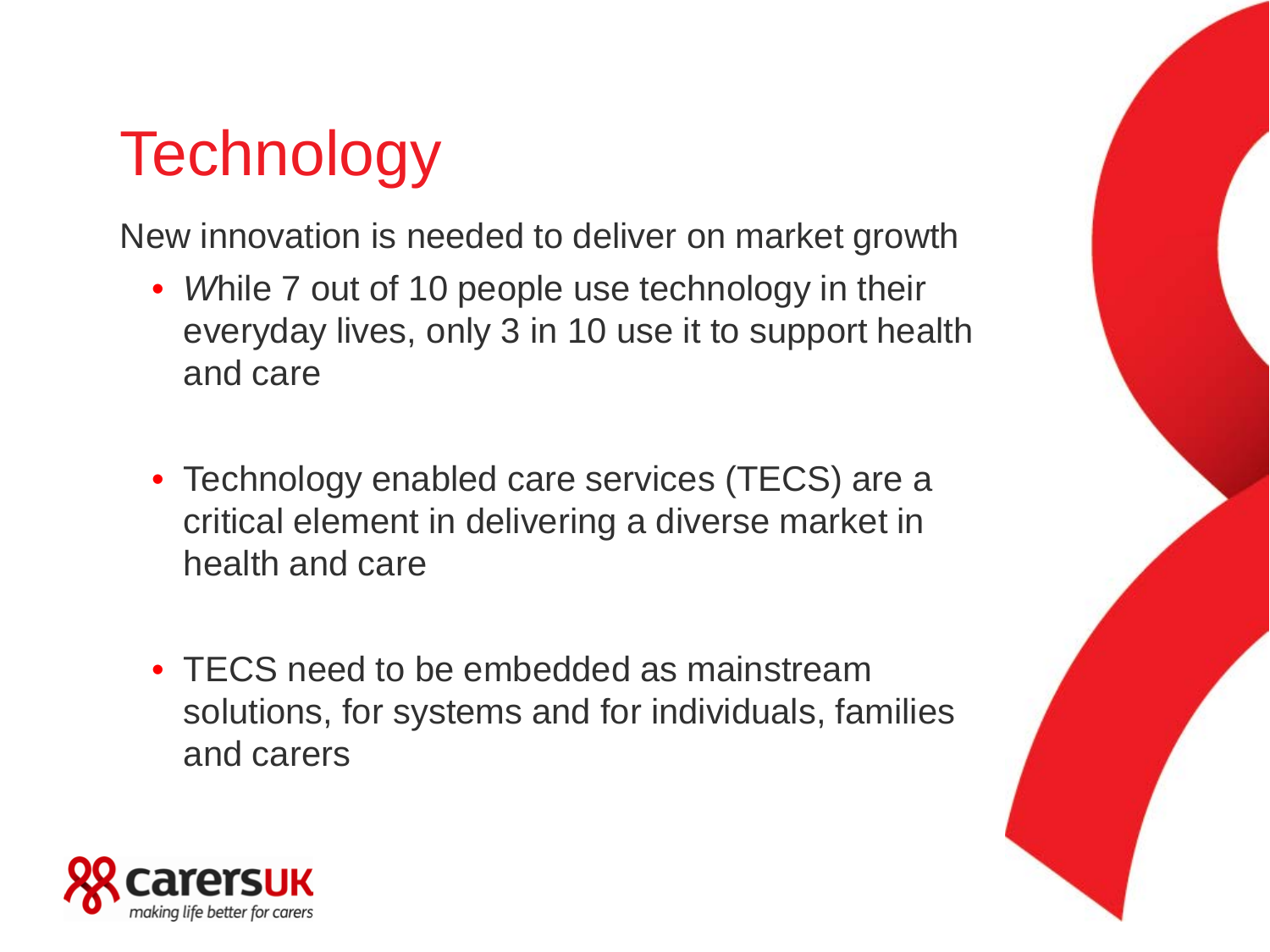#### European models

Low level household services – learning from Europe

- French Borloo Plan, 2005: Creation of 500,000 jobs, with growth through the recession
- Belgian subsidy for domestic services: 1% of Belgium's population working in personal and household services, equating to 650,000 jobs in the UK
- European Consultation on PHS: Each working person in the EU27 externalising one hour a week of domestic or care activity would create 5.5 million jobs

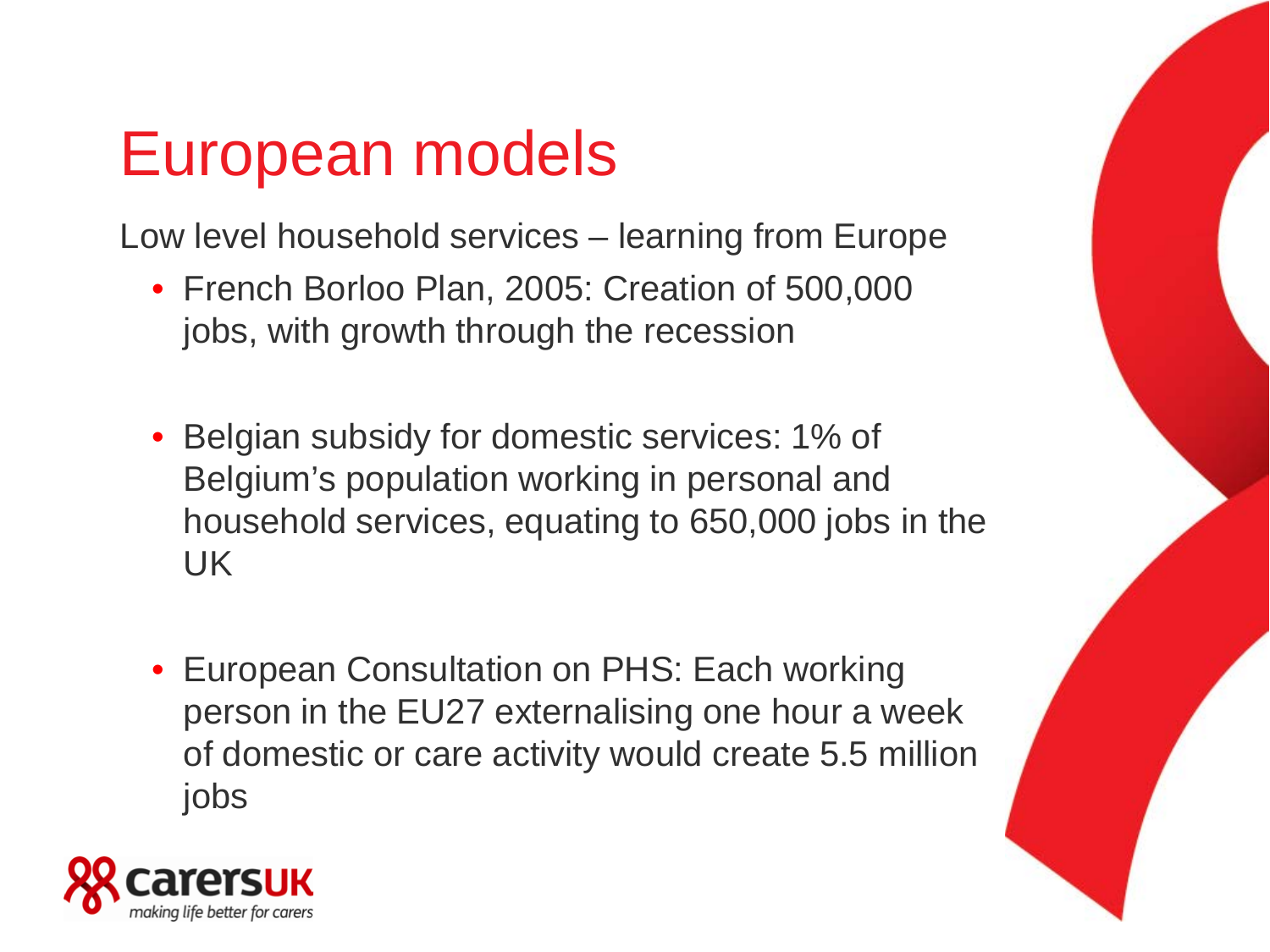#### What next?

- The UK must turn the care challenge on its head, and see growth in demand as an opportunity to transform supply
- The UK must follow the lead of other countries and extend and promote the range of services we see as supporting health and well-being, self-funded or not
- The UK must ensure local mechanisms for growth include care and support
- Tax incentives including for care micro businesses